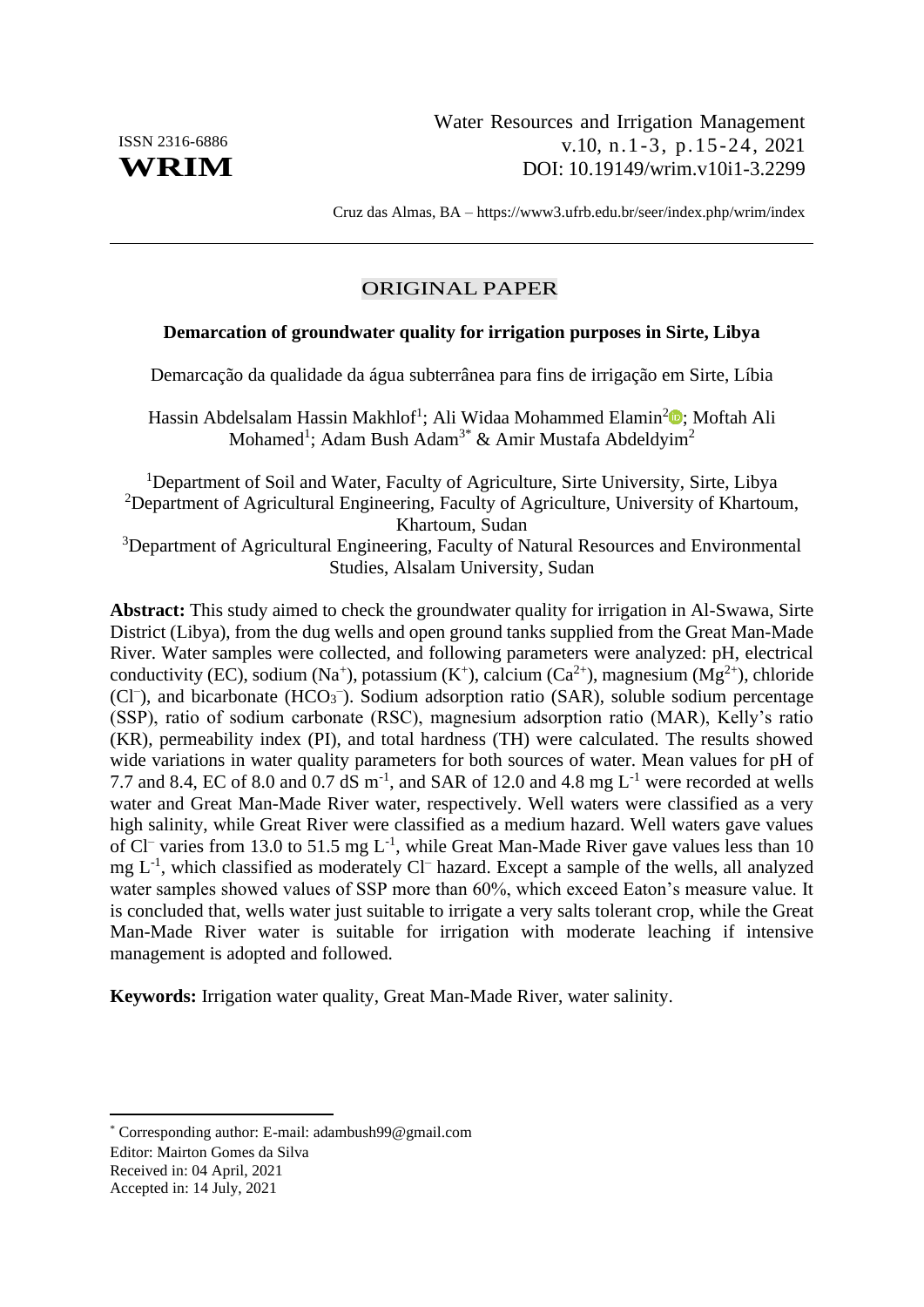**Resumo:** O estudo teve como objetivo verificar a qualidade da água subterrânea para fins de irrigação em Al-Swawa, distrito de Sirte (Líbia), a partir de poços cavados e tanques abertos com fornecimento pela bacia Great Man-Made. Amostras de água foram coletadas e os seguintes parâmetros foram analisados: pH, condutividade elétrica (CE), sódio (Na<sup>+</sup>), potássio  $(K^+)$ , cálcio (Ca<sup>2+</sup>), magnésio (Mg<sup>2+</sup>), cloreto (Cl<sup>-</sup>) e bicarbonato (HCO<sub>3</sub><sup>-</sup>). A razão de adsorção de sódio (RAS), a porcentagem de sódio solúvel (PSS), a razão de carbonato de sódio (RCS), a razão de adsorção de magnésio (RAM), a razão de Kelly (RK), o índice de permeabilidade (IP) e a dureza total (DT) foram calculados. Os resultados mostraram grandes variações nos parâmetros de qualidade da água avaliados para ambas as fontes hídricas. Valores médios para o pH de 7,7 e 8,4; CE de 8,0 e 0,7 dS  $m^{-1}$  e RAS de 12,0 e 4,8 mg L<sup>-1</sup> foram registrados nas águas dos poços e da bacia Great Man-Made, respectivamente. As águas de poços foram classificadas com salinidade muito alta, enquanto da bacia Great Man-Made foram classificadas com um perigo médio. Os valores de Cl<sup>-</sup> das águas de poços variaram de 13,0 a 51,5 mg  $L^{-1}$ , enquanto da bacia Great Man-Made os valores foram menores que 10 mg  $L^{-1}$ , sendo classificadas com moderado perigo quanto ao Cl– . Exceto para uma amostra dos poços, todas as demais amostras de água analisadas mostraram valores de PSS maiores que 60%, excedendo o valor de medida de Eaton. Conclui-se que, as águas de poços foram adequadas apenas para irrigar culturas muito tolerantes aos sais, enquanto as águas da bacia Great Man-Made foram adequadas para irrigação com lixiviação moderada, desde que um manejo intensivo seja adotado e seguido.

**Palavras-chave:** Qualidade da água de irrigação, Great Man-Made River, salinidade da água.

# **Introduction**

Most of the arid and semi-arid regions are increasingly suffering from water shortage. Therefore, water might be used economically and effectively to promote further agricultural development. Moreover, the impact of climate change on water resources and the increase in the world population at a high rate puts more pressure on securing food production (Islam, 2019).

Groundwater is of great importance for agricultural activities, as about 45% of the total irrigation needs are provided from this type of water (Singh et al., 2014). Most of the water requirements for domestic activities and irrigation in arid and semiarid regions are met from groundwater resources, and around 1.5 billion people depend on groundwater across the world (Bian et al., 2018).

Some countries such as Libya depend mainly on groundwater sources to enhance their agricultural development, as groundwater consumption exceeds 98% of the total water consumption (Shahin, 2003). But groundwater resources need quantitative and qualitative assessment. Therefore, groundwater it must be subjected to water quality test before it is used, to overcome problems related to water shortages and negative environmental impacts.

Groundwater is vital for different uses (Hema et al., 2010), and testing the groundwater quality is necessary to determine its suitability for different purposes (Vennila et al., 2008). Assessing the suitability of groundwater for irrigation is critical for crop production and poverty reduction (Shahid et al., 2006). Water quality refers to the characteristics of water supply that will influence its suitability for specific use. Quality is defined by certain physical, chemical and biological characteristics (Ayers and Wescot, 1989).

The water quality for irrigation purposes is determined by its salts content (Scherer et al., 1996), and is usually expressed as electrical conductivity (EC). The analysis of water for irrigation should include the cations: sodium  $(Na^+)$ , calcium  $(Ca^{2+})$ , magnesium  $(Mg^{2+})$ , potassium  $(K^+)$  and the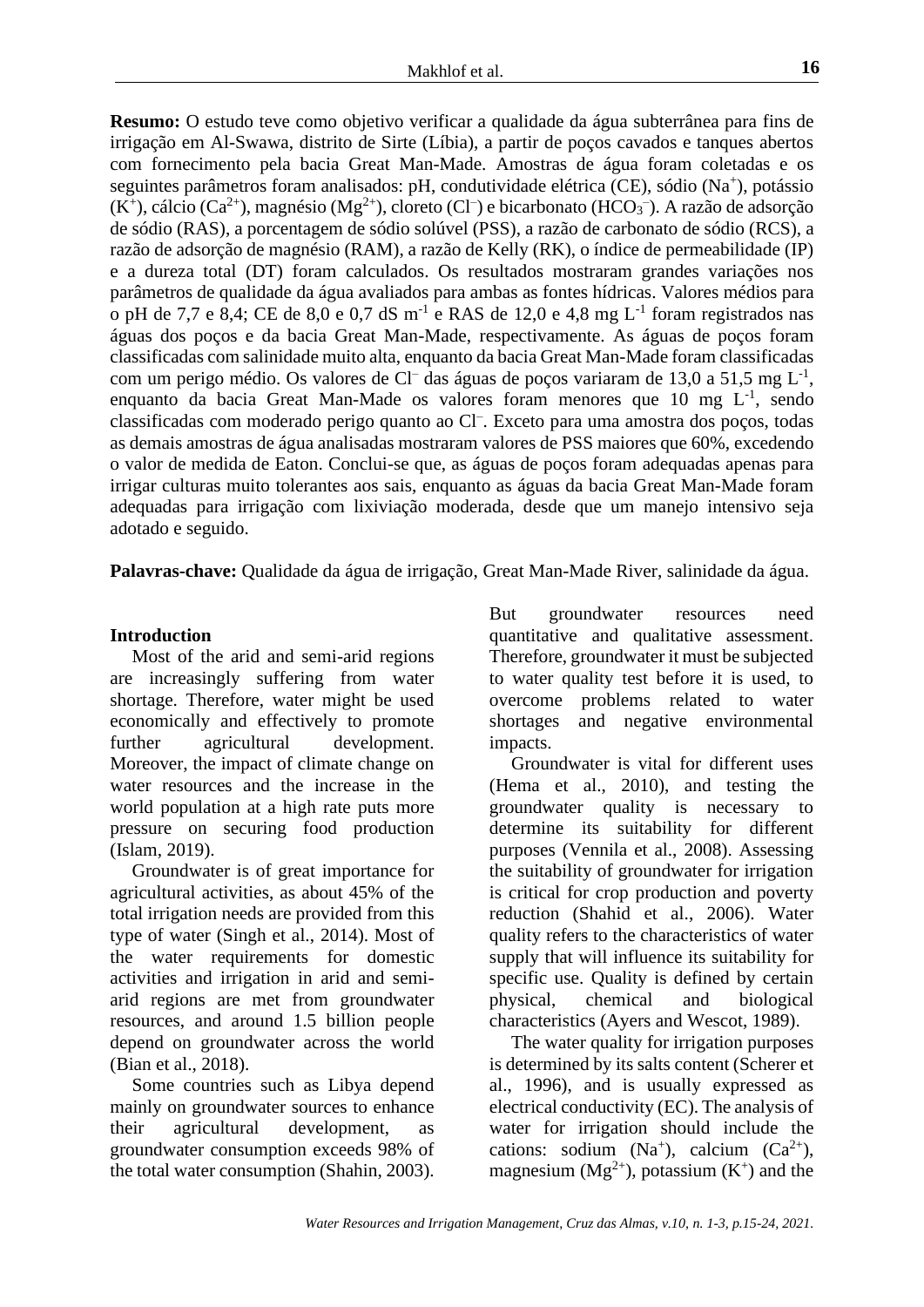anions: chloride  $(Cl^-)$ , sulfate  $(SO_4^2)$ , bicarbonate (HCO<sub>3</sub><sup>-</sup>), and carbonate (CO<sub>3</sub><sup>2–</sup> ). Irrigation water may also contain boron (B), which can be toxic to plants (Kaledhonkar et al., 2007).

Basic criteria for evaluating water quality for irrigation purposes are described, including EC, permeability hazard in relation to sodium (sodium adsorption ratio  $-$  SAR), and ion toxicity (Ayers and Wescot, 1989). Furthermore, Arulkirithas et al. (2019) stated that water quality for irrigation affected growth rate, yield of crops and adversely affected soil fertility. Therefore, this research aims to assess the quality of groundwater and its suitability for irrigation in Al-Swawa, Sirte District, Libya. Then, a comparison was made between the groundwater sources, which are dug wells and the Great Manmade River, based on irrigation water quality, where different international standards were used.

### **Material and Methods Study site**

The study was carried out in Al-Swawa, 20 km distance east Sirte city, Libya, at 32.2 N, 16.58 E and 13 m above mean sea level. The soil texture is sandy, from the types Entisols and Aridsols. The study covered an area of 3500 hectares, divided into 124 farms, all of them irrigated from groundwater (dug-wells) and Great Man-Made River.

#### **Water samples collection**

Total of eight composite water samples were taken, as follows: four from wells  $(W_1)$ , W2, W3, and W4) and others four from ground tanks  $(GT_1, GT_2, GT_3, and GT_4)$ supplied from Great Man-made River, which both of them were selected randomly to represent the study area. Water samples were collected using 0.5 L well-sealed plastic containers. The used bottles were cleaned with hot water and suitable detergents, rinsed with hot water to remove all traces of detergent used and finally were sterilized in an autoclave. Then the samples

were transferred to water quality laboratory of the Faculty of Agriculture, University of Tripoli, Libya.

#### **Water quality parameters**

The analyses were done for the following irrigation water quality parameters using standard procedures: pH, electrical conductivity – EC (in dS m<sup>-1</sup>), sodium – Na<sup>+</sup>  $(in \, mg \, L^{-1}), \, potassium - K^+ \, (in \, mg \, L^{-1}),$ calcium –  $Ca^{2+}$  (in mg L<sup>-1</sup>), magnesium –  $Mg^{2+}$  (in mg L<sup>-1</sup>), chloride – Cl<sup>-</sup> (in mg L<sup>-1</sup>), and bicarbonate –  $HCO_3^-$  (in mg  $L^{-1}$ ).

From these parameters determined above, the following were calculated: sodium adsorption ratio – SAR, according to Richards (1954) (Equation 1); soluble sodium percentage – SSP, according to Todh (1980) (Equation 2); magnesium adsorption ratio – MAR, according to Raghunath (1987) (Equation 3); Kelly's ratio – KR, according to Kelly (1963) (Equation 4); permeability index – PI, according to Raghunath (1987) (Equation 5); total hardness – TH expressed as equivalent of calcium carbonate  $(CaCO<sub>3</sub>)$ , according to Raghunath (1987) and Pal et al. (2018) (Equation 6); and ratio of sodium carbonate – RSC, according to Eaton (1950), Raghunath (1987) and Subramani et al. (2005) (Equation 7).

$$
SAR = \frac{Na^{+}}{\sqrt{\frac{Ca^{2+} + Mg^{2+}}{2}}}
$$
 (1)

$$
SSP = \frac{Na^{+} + K^{+}}{Ca^{2+} + Mg^{2+} + Na^{+} + K^{+}} \times 100
$$
 (2)

$$
MAR = \frac{Mg^{2+}}{Ca^{2+} + Mg^{2+}} \times 100
$$
 (3)

$$
KR = \frac{Na^{+}}{Ca^{2+} + Mg^{2+}}
$$
 (4)

$$
PI = \frac{Na^{+} + \sqrt{HCO_3}}{Ca^{2+} + Mg^{2+} + Na^{+}} \times 100
$$
 (5)

TH 
$$
(CaCO_3) = 2.5(Ca^{2+}) + 4.1(Mg^{2+})
$$
 (6)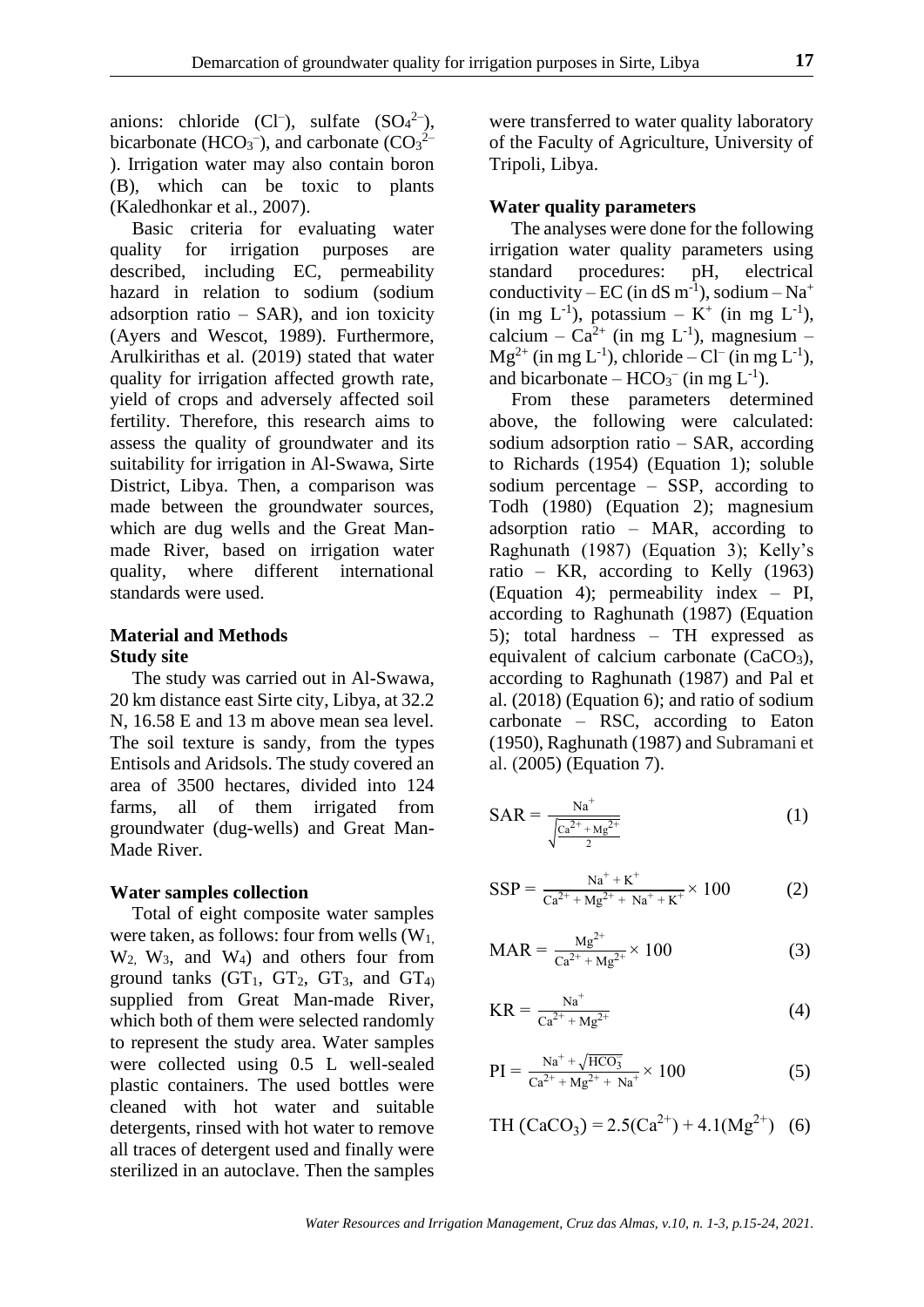$$
RSC = (CO_3^{2-} + HCO_3^-) - (Ca^{2+} + Mg^{2+})
$$
\n(7)

## **Results and Discussion Overall assessment**

The results of water quality analysis of groundwater (dug-wells) and Great Man-Made River, showed wide variation in the values of evaluated parameters. The different degrees of restriction of the parameters of water quality with regard to salinity (electrical conductivity – ECw, in dS m-1 ), infiltration (sodium adsorption ratio – SAR, in mg  $L^{-1}$ ), ions toxicity and miscellaneous effects are shown in Table 1. The pH values of groundwater samples ranged from 7.6 to 7.8, while the Great Man-made River samples showed values range of 8.3 to 8.5, with mean values of 7.7 and 8.4, respectively (Table 2).

The obtained results of pH are considered within the normal range of irrigation water quality according to FAO standard (Ayers and Westcott, 1985). On the other hand, these values indicate that Great Man-Made River's water is more alkaline than Al-Swawa groundwater, and this agrees with finding of Palanisamy et al. (2021).

The EC values of dug-wells water range from 2.33 to 16.9 dS  $m^{-1}$ , with an average value of 8.0  $dS$  m<sup>-1</sup>, and values of the Great Man-Made River range from 0.53 to 1.05  $dS$  m<sup>-1</sup>, with an average value of 0.7 dS m<sup>-1</sup> (Table 2). The results of salinity indicated that the water of dug-wells classified as a water of high salinity and under severe level based on the FAO standard for irrigation water, where Great Man-Made River's water showed less salinity, and classified under slight to moderate level of salinity (Ayers and Westcott, 1985).

Moreover, the SAR average values that obtained with dug-wells and Great Man-Made River were 12.0 and 4.8, respectively (Table 2). Therefore, wells water can be

classified as none infiltration problem causes due to its high level of salinity, while Great River water can cause slight to moderate problem. The contents of  $Cl^-, K^+,$  $Ca^{2+}$ , Mg<sup>2+</sup>, Na<sup>+</sup>, and HCO<sub>3</sub> varies from 13-147, 0.42-2.1, 5.68-38.5, 2.2-36.5, 14.6- 94.3, and 3.9-18.5 mg  $L^{-1}$  with dug-wells water, and 4.2-4.4, 0.77-1.54, 1.4-1.8, 1.1- 1.56, 5.5-5.9, and 3.6-3.8 mg  $L^{-1}$  with Great Man-Made River, respectively. According to classification FAO, most of these parameters were found within slight to moderate problems.

# **Suitability of Al-Swawa groundwater and Great Man-Made River for agricultural activities**

According to the classification of Richards (1954), who classified the irrigation water into four categories based on the salinity level, as shown in Table 3. The dug-wells  $(W_1, W_2, W_3,$  and  $W_4$ ) are classified under very high salinity, but Great Man-Made River  $(GT_1, GT_3, and)$ GT4) are classified under medium hazard and  $GT_2$  under high hazard. Therefore, the groundwater of Al-Swawa is unsuitable for irrigation purposes, except for very salts tolerant crops, with frequent leaching and intensive management, according to Malash et al. (2008), who stated that effective management of saline irrigation water highly decrease the hazard of salinity, because water with high salinity adversely affect the crops (Saleh et al., 1999; Subramani et al., 2005). While the water delivered from the Great Man-Made River is suitable for irrigation purposes with moderate leaching and good drainage, according to the FAO standard (Ayers and Westcott, 1985).

Based on the classification of the US Salinity Laboratory (USSL) (1954), the EC and SAR values were used to categorize the dug-well and Great Man-Made River water in terms of sodium and salinity hazards, as shown in Table 4.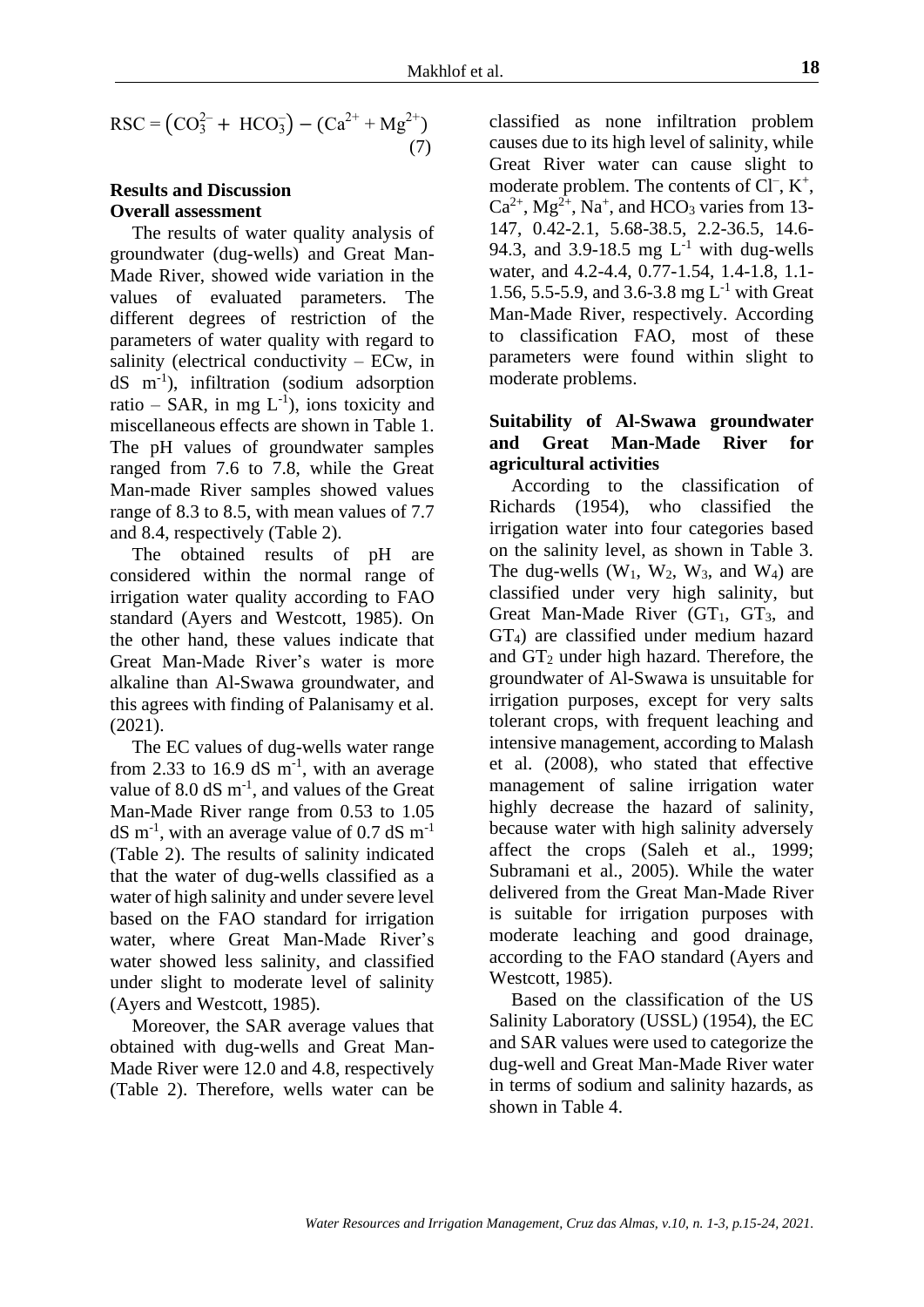|                            |                |          | Degree of restriction | Well   | Ground     |      |
|----------------------------|----------------|----------|-----------------------|--------|------------|------|
| Water parameters           | Units          | None     | Slight - moderate     | Severe | waters     | tank |
| Electrical conductivity    | $dS \, m^{-1}$ | < 0.7    | $0.7 - 3.0$           | >3.0   | 8.00       | 0.7  |
| Infiltration               |                |          |                       |        | <b>SAR</b> |      |
| SAR 0-3 and ECw            |                | >0.7     | $0.7 - 0.2$           | < 0.2  |            |      |
| $3-6$                      |                | >1.2     | $1.2 - 0.3$           | < 0.3  |            | 4.8  |
| $6 - 2$                    |                | >1.9     | $1.9 - 0.5$           | < 0.5  |            |      |
| $12 - 20$                  |                | >2.9     | $2.9 - 1.3$           | <1.3   | 12         |      |
| $20 - 40$                  |                | >5.0     | $5.0 - 2.9$           | < 2.9  |            |      |
| Ion toxicity               |                |          |                       |        |            |      |
| Sodium $-$ Na <sup>+</sup> | <b>SAR</b>     | $\leq$ 3 | $3-9$                 | >9     | 12         | 4.8  |
| $Chloride - Cl^-$          | $mg L^{-1}$    | $\leq$ 4 | $4 - 10$              | >10    | 65         | 4.35 |
| $Boron - B$                | $mg L^{-1}$    | < 0.7    | $0.7 - 3.0$           | >3.0   |            |      |
| Miscellaneous effects      |                |          |                       |        |            |      |
| Nitrogen – $NO3$ -N        | $mg L^{-1}$    | $<$ 5    | $5 - 30$              | >30    |            |      |
| $Bicarbonate - HCO3$       | $mg L^{-1}$    | < 1.5    | $1.5 - 8.5$           | >8.5   | 8.2        | 3.7  |
| pH                         |                |          | Normal range 6.5-8.5  |        | 7.7        | 8.4  |

Table 1: The overall assessment of the wells and Great Man-Made River water with FAO (1985) standard for irrigation water

Table 2: The checked physiochemical parameters of the wells and Great Man-Made River water

| Parameters       | Units                    | $\mathrm{W}_1$ | $\mathrm{W}_2$ | $\mathrm{W}_3$ | $\rm W_4$ | GT <sub>1</sub> | GT <sub>2</sub> | GT <sub>3</sub> | GT <sub>4</sub> |
|------------------|--------------------------|----------------|----------------|----------------|-----------|-----------------|-----------------|-----------------|-----------------|
| ECw              | $dS \, \text{m}^{-1}$    | 6.6            | 7.0            | 16.9           | 2.33      | 0.6             | 1.05            | 0.53            | 0.58            |
| <b>SAR</b>       | $\overline{\phantom{a}}$ | 11.3           | 13.4           | 15.4           | 7.4       | 4.4             | 5.3             | 4.7             | 4.5             |
| $Cl^-$           | $mg L^{-1}$              | 48.5           | 51.5           | 147            | 13        | 4.4             | 4.4             | 4.4             | 4.2             |
| $K^+$            | $mg L^{-1}$              | 0.7            | 0.75           | 2.1            | 0.42      | 1.03            | 1.54            | 1.03            | 0.77            |
| $Ca^{2+}$        | $mg L^{-1}$              | 12.8           | 10.1           | 38.5           | 5.68      | 1.8             | 1.4             | 1.6             | 1.6             |
| $Mg^{2+}$        | $mg L^{-1}$              | 9.0            | 9.4            | 36.5           | 2.2       | 1.56            | $1.1\,$         | 1.5             | 1.4             |
| $Na+$            | $mg L^{-1}$              | 37.3           | 41.8           | 94.3           | 14.6      | 5.7             | 5.9             | 5.8             | 5.5             |
| HCO <sub>3</sub> | $mg L^{-1}$              | 3.9            | 4.7            | 18.5           | 5.7       | 3.6             | 3.8             | 3.7             | 3.6             |
| pH               |                          | 7.8            | 7.6            | 7.7            | 7.7       | 8.3             | 8.5             | 8.4             | 8.4             |

Table 3: The salinity hazards of the checked waters based on Richards (1954) measured

| Richards (1954)            | Dug-wells      |                |      |       | Great Man-Made River |      |                 |                 |                 |
|----------------------------|----------------|----------------|------|-------|----------------------|------|-----------------|-----------------|-----------------|
| $EC$ (dS m <sup>-1</sup> ) | Water category | $\mathrm{W}_1$ | W2   | $W_3$ | $\rm W_4$            |      | GT <sub>2</sub> | GT <sub>3</sub> | GT <sub>4</sub> |
| < 0.25                     | Low            |                |      |       |                      |      |                 |                 |                 |
| $0.25 - 0.75$              | Medium         |                |      |       |                      | 0.60 |                 | 0.53            | 0.58            |
| $0.75 - 2.25$              | High           |                |      |       |                      |      | 1.05            |                 |                 |
| $2.25 - 5.0$               | Very high      | 6.60           | 7.04 | 16.88 | 2.33                 |      |                 |                 |                 |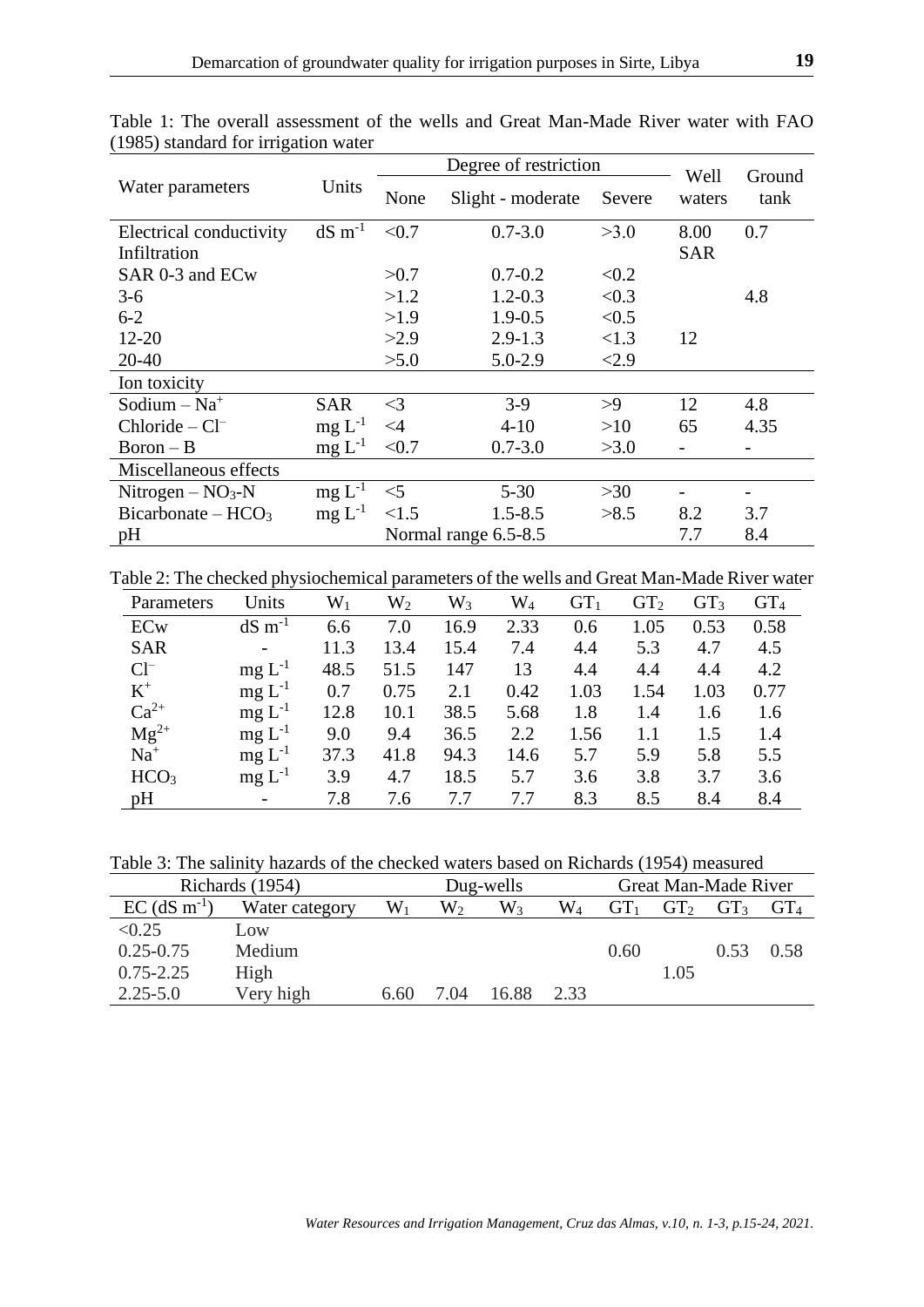| <b>Types</b><br>of water | Water category                                                         | Spatial<br>distribution | Remark                                                                                                                   |  |  |  |  |
|--------------------------|------------------------------------------------------------------------|-------------------------|--------------------------------------------------------------------------------------------------------------------------|--|--|--|--|
| $C_2S_1$                 | saline $GT_1$ ,<br>Medium<br>with low sodium                           | and $GT_4$              | $GT_3$ , Low salinity hazard, with detrimental effects<br>on sensitive crops. Low sodium hazard.                         |  |  |  |  |
| $C_3S_1$                 | low sodium                                                             |                         | High saline with $W_4$ and $GT_2$ Medium hazard. Salinity may adversely<br>affect crops.                                 |  |  |  |  |
| $C_4S_2$                 | Very high saline $W_1$ , $W_2$ , and<br>with<br>medium $W_3$<br>sodium |                         | Medium-high hazard, which can be used for<br>salt tolerant crops. Appreciable sodium<br>hazard, need careful management. |  |  |  |  |

Table 4: The salinity and sodium hazards of the checked waters based on the US Salinity Laboratory classification

Whereas, the  $GT_1$ ,  $GT_3$  and  $GT_4$ categorized under  $C_2S_1$ , which indicate low sodium and salinity hazards, but may show detrimental effects on sensitive crops. The  $W_4$  and  $GT_2$  classified under  $C_3S_1$  category, that characterized with high saline and low sodium hazard, this category adversely affect crops when used for irrigation, but may be used for irrigation purposes when strict management program followed as stated by Arshad and Shakoor (2017), while the dug-well water,  $W_1$ ,  $W_2$  and  $W_3$  located under  $C_4S_2$  classified as a very high saline with medium sodium, which can be used for salt tolerant crops with careful management according to finding of Mass (1990).

When using SAR to indicating the permeability problem according to the Richards (1954), which increased when sodium concentration in soil increased as stated by Subramani et al. (2005). As shown in Table 5, the types of water mentioned above,  $W_4$ ,  $GT_1$ ,  $GT_2$ ,  $GT_3$ , and  $GT_4$  are shown low sodium hazard. Therefore, they are considered under excellent level as mentioned by Palanisamy et al. (2021), while  $W_1$ ,  $W_2$ , and  $W_3$  revealed medium sodium hazard, and classified under good level as stated by Palanisamy et al. (2021).

The concentrations of Cl<sup>-</sup> are presented in Table 6. The obtained results revealed that all the groundwater samples recorded values more than 10, where, it can cause severe problems when used for irrigation according to Mass (1990) and Bauder et al. (2011). On the other hand, the samples of Great Man-Made River showed the values

less than 10, and based on these values, water as moderately tolerant and may show slight injury for crops. Therefore, restrict management should be followed to use this water without causing serious problem.

All the tested samples showed values of SSP more than 60%, as shown in Tables 7 and 8. According to Eaton (1950), these results may cause slight injurious. Fipps (2003) and Khodapanah et al. (2009) indicated that when values of SSP be more than 60% this leads to sodium accumulation and deterioration of soil physical properties.

As shown in Table 8, the RSC values were found under safe level according to the Eaton (1950) and Wilcox et al. (1954), except GT2, which was found under marginal level. Therefore, the Al-Swawa groundwater and Great Man-Made River water can be used safely for irrigation without negative effect of carbonate and bicarbonate on the crop yield as mentioned by Zaki et al. (2019).

The obtained values MAR, KR, PI, and TH are shown in Table 8. The MAR values of all analyzed samples were found less the 50. Therefore, no magnesium hazard detected with using Al-Swawa groundwater and great river water hence are suitable for irrigation as found by Keesari et al. (2016) and Palanisamy et al. (2021). KR is a measure stated by Kelly (1963), which indicated that any irrigation water has  $KR$ 1 is indicated an excess level of Na<sup>+</sup>, while it be suitable for irrigation when  $KR < 1$ , and unsuitable for irrigation when  $KR > 3$ . Consequently, all the samples showed values more than 1. Based on Kelly's ratio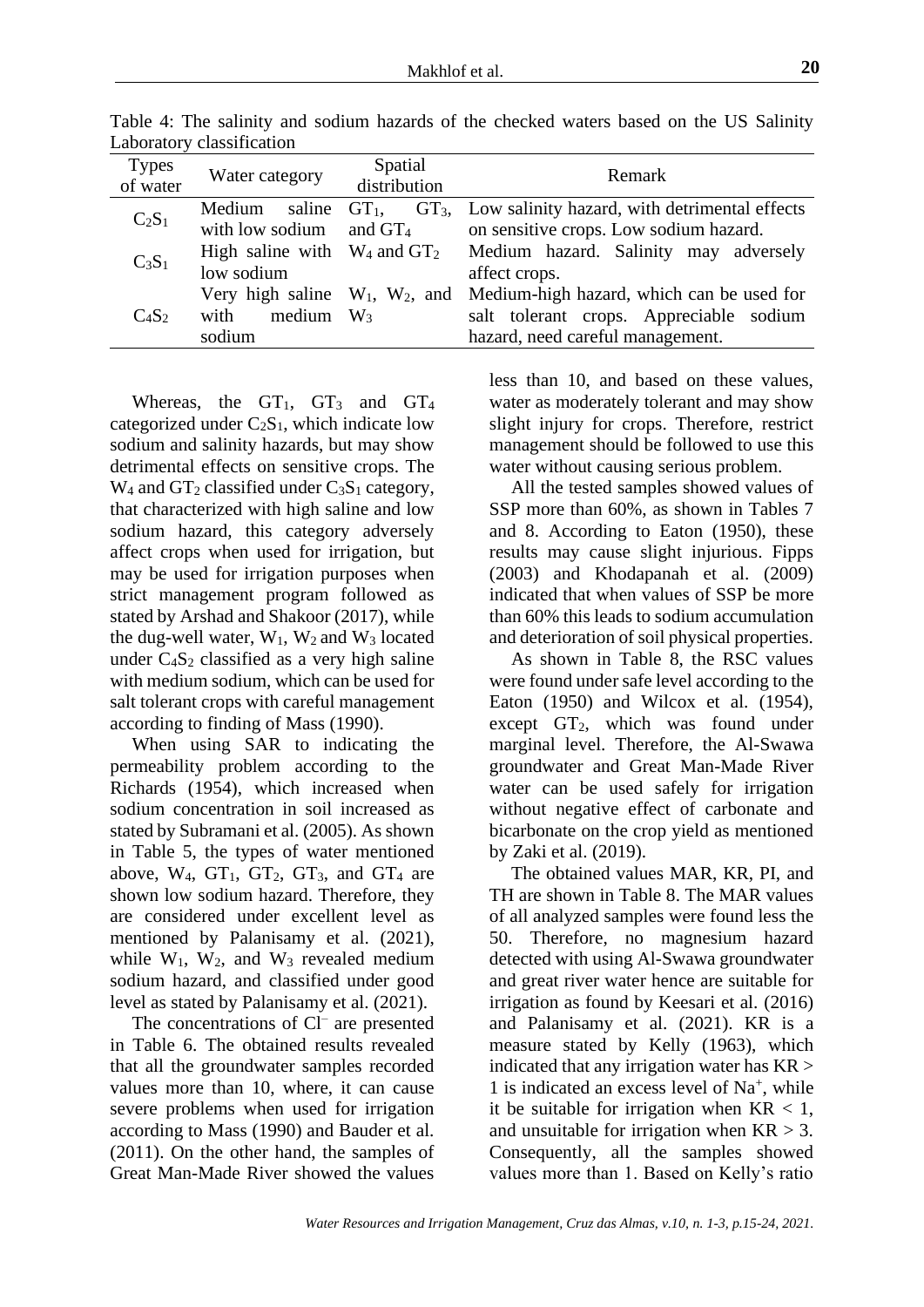the groundwater and the Great Man-Made River water showed excess of Na<sup>+</sup>. Therefore, strict management is highly needed to minimize the hazard of Na<sup>+</sup> .

Table 5: Classification of dug-wells and Great Man-Made River based on SAR according to Richards (1954) measured

| Richards (1954)            |                                                               |  | Wells water    |  | Man-Made River water |  |                     |  |
|----------------------------|---------------------------------------------------------------|--|----------------|--|----------------------|--|---------------------|--|
| Water class in relation to | SAR value $W_1$ $W_2$ $W_3$ $W_4$ $GT_1$ $GT_2$ $GT_3$ $GT_4$ |  |                |  |                      |  |                     |  |
| sodium hazard              |                                                               |  |                |  |                      |  |                     |  |
| Low                        | $0 - 10$                                                      |  |                |  |                      |  | 7.4 4.4 5.3 4.7 4.5 |  |
| Medium                     | $10-18$                                                       |  | 11.3 13.4 15.4 |  |                      |  |                     |  |
| High                       | 18-26                                                         |  |                |  |                      |  |                     |  |
| Very high                  | $>26$                                                         |  |                |  |                      |  |                     |  |

Table 6: Chloride (Cl<sup>-</sup>) concentration in irrigation water and its suitability for irrigation

| $Cl^{-}$ (mg $L^{-1}$ )<br>Effect on crops                                             | Spatial distribution              |
|----------------------------------------------------------------------------------------|-----------------------------------|
| $\langle 2 \rangle$<br>Generally safe for all plants.                                  |                                   |
| $2 - 4$<br>Sensitive plants usually show slight to moderate                            |                                   |
| injury.                                                                                |                                   |
| $4 - 10$<br>Moderately tolerant plants usually show slight to $GT_1, GT_2, GT_3$ , and |                                   |
| substantial injury.                                                                    | GT <sub>4</sub>                   |
| Can cause severe problems.<br>>10                                                      | $W_1$ , $W_2$ , $W_3$ , and $W_4$ |

Table 7: Classification of dug-wells and Great Man-Made River based on soluble sodium percentage – SSP (%) according to Richards (1954) measured

| Eaton (1950)             |            |       | Wells water |                                     |  |  | Man-Made River water                                                  |  |  |  |
|--------------------------|------------|-------|-------------|-------------------------------------|--|--|-----------------------------------------------------------------------|--|--|--|
| Suitability of water for | <b>SSP</b> | $W_1$ | $W_2$       | $W_3$                               |  |  | $W_4$ GT <sub>1</sub> GT <sub>2</sub> GT <sub>3</sub> GT <sub>4</sub> |  |  |  |
| irrigation               |            |       |             |                                     |  |  |                                                                       |  |  |  |
| Good                     | $<$ 40     |       |             |                                     |  |  |                                                                       |  |  |  |
| Slightly injurious       | 40-70      |       |             | 64.3 68.8 56.2 65 67.4 75.8 69.4 68 |  |  |                                                                       |  |  |  |
| Unsatisfactory           | >70        |       |             |                                     |  |  |                                                                       |  |  |  |

Table 8: Values different measures in dug-wells and Great Man-Made River water

| Parameters     | Well waters<br>Man-Made River water |           |         |           |                 |                 |                 |        |
|----------------|-------------------------------------|-----------|---------|-----------|-----------------|-----------------|-----------------|--------|
|                | $W_1$                               | $\rm W_2$ | $W_3$   | $\rm W_4$ | GT <sub>1</sub> | GT <sub>2</sub> | GT <sub>3</sub> | $GT_4$ |
| <b>RSC</b>     | $-18.1$                             | $-14.7$   | $-56.5$ | $-2.3$    | 0.2             | 1.4             | 0.6             | 0.6    |
| <b>MAR</b>     | 41                                  | 48        | 48      | 25        | 47              | 41              | 48              | 46     |
|                |                                     |           |         |           |                 |                 |                 |        |
| <b>KR</b>      | 1.8                                 | 2.2       | 1.2     | 1.9       | 1.8             | 2.5             | 1.9             | 1.9    |
| PI%            | 70                                  | 76        | 66      | 90        | 100             | 100             | 100             | 100    |
| TH mg $L^{-1}$ | 1092                                | 976       | 396     | 3755      | 168             | 125             | 155             | 150    |

RSC – residual sodium carbonate (mg L<sup>-1</sup>); MAR – magnesium adsorption ratio (mg L<sup>-1</sup>); KR – Kelly's ratio (mg L<sup>-1</sup>); PI – permeability index (%); TH – total hardness (mg  $L^{-1}$ ), and RSC – ratio of sodium carbonate (mg  $L^{-1}$ ).

According to the PI as stated by Doneen (1964), who divided irrigation water into three groups: PI of 100% is appropriate for irrigation, PI of 75% is slightly appropriate, and PI of 25% is unsuitable for irrigation. Based in this classification the Great ManMade River water showed high quality under the first group, while the ground water classified under the second group slight appropriate (Table 8).

The checked water samples showed different levels of hardness (Table 8).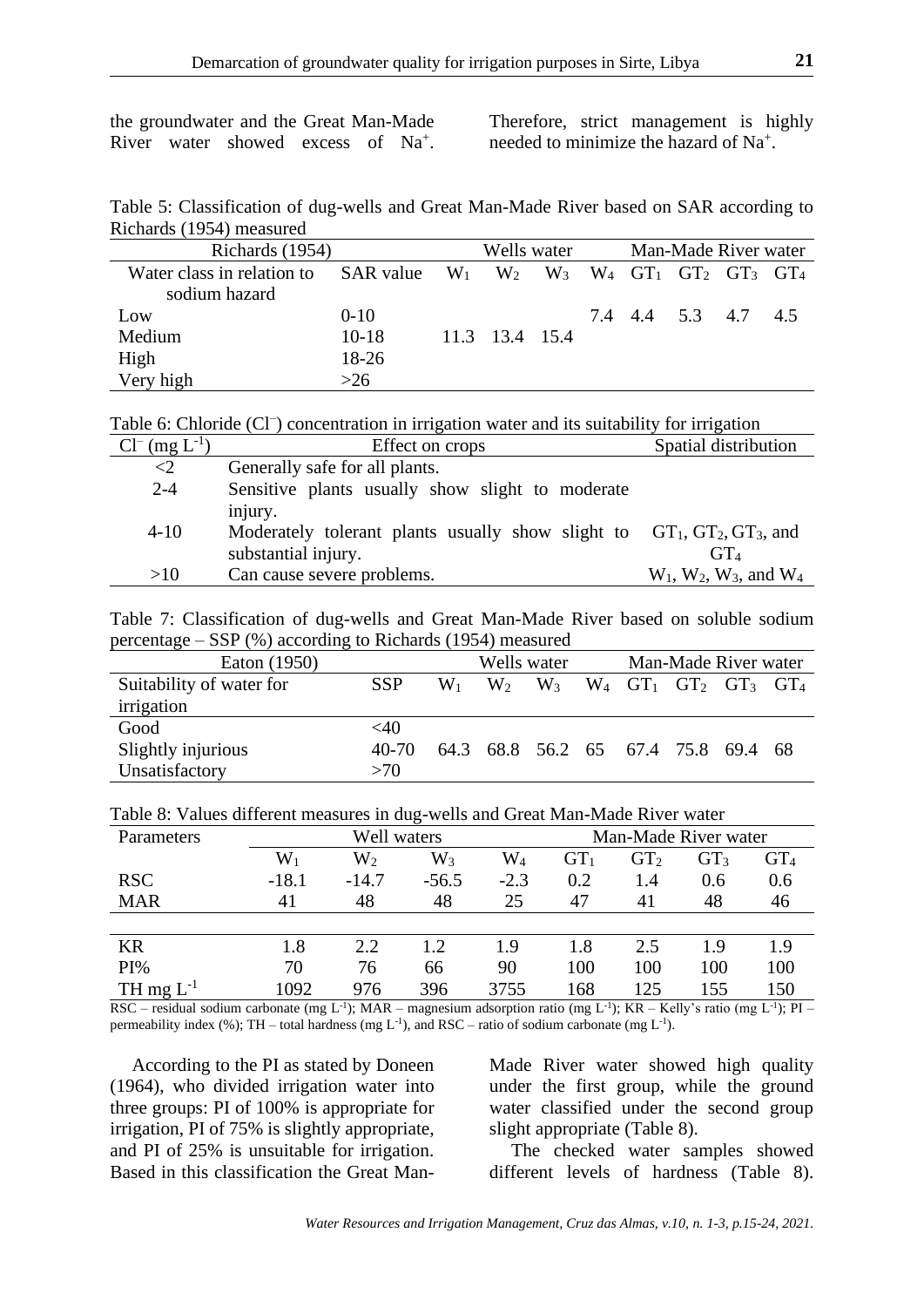Therefore, Al-Swawa groundwater classified as very hard water, while Great Man-Made water classified moderate to hard, based on the classification of Sawyer and McCarty (1967), who categorized water into four groups: soft, when TH less than 50  $mg L^{-1}$ , moderately hard, in the range of 50-150 mg  $L^{-1}$ , hard within the range of 150-300 mg  $L^{-1}$ , and very hard when TH more than 300 mg  $L^{-1}$ .

### **Conclusions**

Based on salinity level, the groundwater of Al-Swawa unsuitable for irrigation purposes, except for very salts tolerant crops, when frequent leaching and intensive management are followed, while the Great Man-Made River will be suitable for irrigation purposes with moderate leaching and good drainage.

The groundwater shows none infiltration problem; however, Great Man-Made River water can cause slight to moderate infiltration problem. On the other hand, the contents of chloride, sodium, calcium, magnesium and bicarbonate indicated slight to moderate problems. Therefore, restrict management should be followed, when planning to use this water without causing serious problem.

### **References**

Arshad, M.; Shakoor, A. Irrigation water quality. Pakistan Journal of Agricultural Research, v. 31, n. 2, p. 102-123, 2017.

Arulkirithas, N.; Sugirtharan, M.; Irfeey, A. M. M. Suitability of groundwater for irrigation in Manmunai West Divisional secretariat area of Batticaloa District. AGRIEAST: Journal of Agricultural Sciences, v. 13, n. 2, p. 17-26, 2019.<http://doi.org/10.4038/agrieast.v13i2.71>

Ayers, R. S.; Westcot, D. W. Water quality for agriculture. Rome: FAO – Irrigation and Drainage, Paper 29, 1985. 97p.

Ayers, R. S.; Westcott, D. W. Water quality for Agriculture. Rome: FAO – Irrigation and Drainage, Paper 29 rev. 1, 1989. 174p.

Bauder, T. A.; Waskom, R. M.; Sutherland, P. L.; Davis, J. G. Irrigation water quality criteria. Fort Collins: Colorado State University Extension Publication, 2011. 4p. (Crop Series/Irrigation - Fact Sheet No. 0.506).

Bian, J.; Nie, S.; Wang, R.; Wan, H.; Liu, C. Hydrochemical characteristics and quality assessment of groundwater for irrigation use in central and eastern Songnen Plain, Northeast China. Environmental Monitoring and Assessment, v. 190, n. 7, 382, 2018. <https://doi.org/10.1007/s10661-018-6774-4>

Doneen, L. D. Notes on water quality in agriculture. Published as a water science and engineering, Paper 4001. Davis: Department of Water Sciences and Engineering, University of California, 1964.

Eaton, F. M. Significance of carbonate in irrigation water. Soil Science, v. 69, n. 2, p. 123-134, 1950.

Fipps, G. Irrigation water quality standards and salinity management strategies. Texas: Texas Agricultural Extension Service, Texas A&M University System, College Station, 2003. p. 1- 19.

Hema, S.; Subramani, T.; Elango, L. GIS study on vulnerability assessment of water quality in a part of Cauvery River. International Journal of Environmental Sciences, v. 1, n. 1, p. 1-17, 2010.

<http://dx.doi.org/10.6088/ijes.00101010001>

Kaledhonkar, M. J.; Gupta, S. K.; Bundela, D. S.; Singh, G. On-farm land and water management. Karnal: Central Soil Salinity Research Institute, 2007. 178p.

Keesari, T.; Ramakumar, K. L.; Chidambaram, S.; Pethperumal, S. Understanding the hydrochemical behavior of groundwater and its suitability for drinking and agricultural purposes in Pondicherry area, South India – A step towards sustainable development. Groundwater for Sustainable Development, v. 2/3, p. 143-153, 2016. <https://doi.org/10.1016/j.gsd.2016.08.001>

Kelly, W. P. Use of saline irrigation water. Soil Science, v. 95, n. 6, p. 385-391, 1963.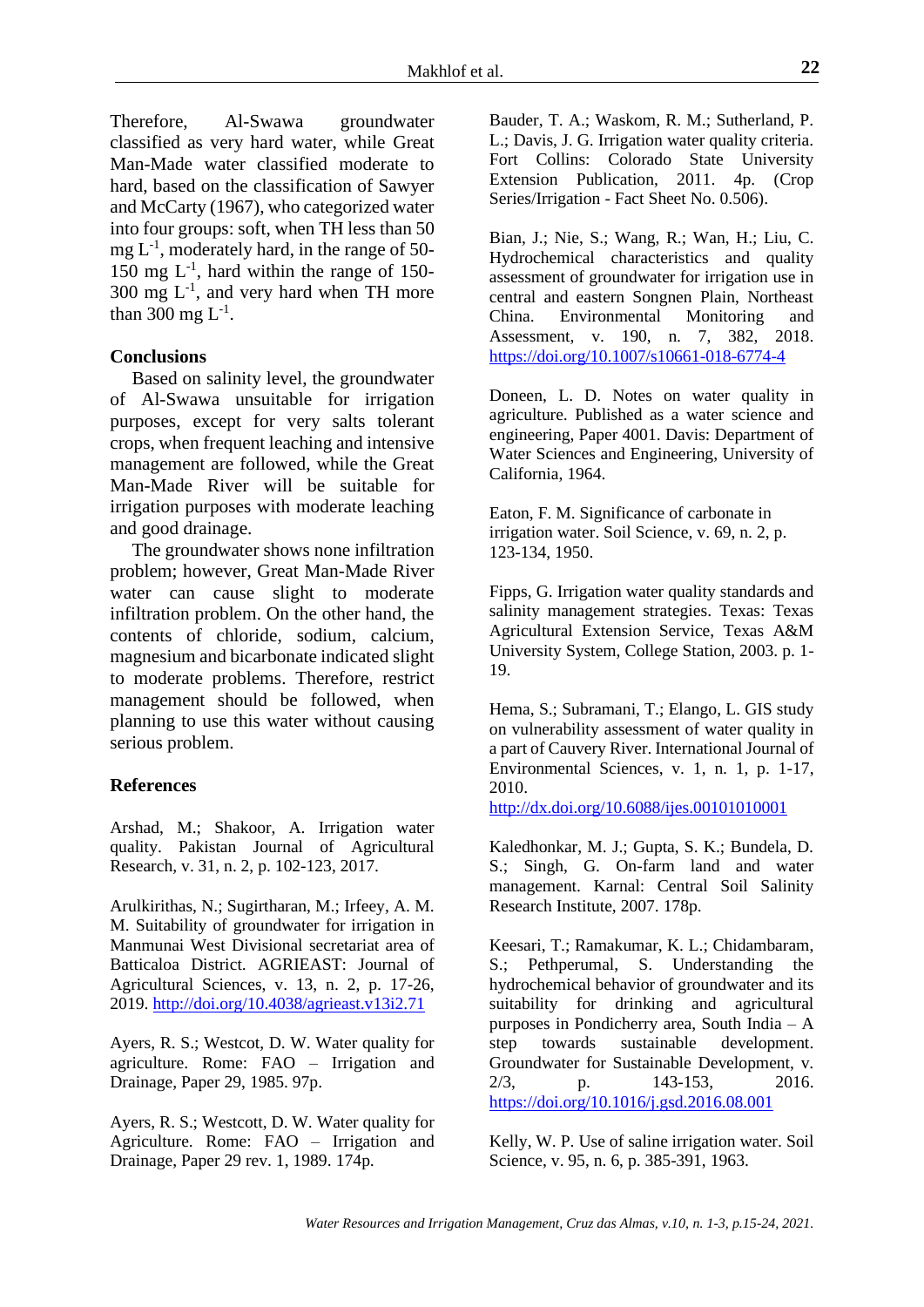Khodapanah, L.; Sulaiman, W. N. A.; Khodapanah, N. Groundwater quality assessment for different purposes in Eshtehard district, Tehran, Iran. European Journal of Scientific Research, v. 36, n. 4, p. 543-553, 2009.

Malash, N. M.; Flowers, T. J.; Ragab, R. Effect of irrigation methods, management and salinity of irrigation water on tomato yield, soil moisture and salinity distribution. Irrigation Science, v. 26, n. 4, p. 313-323, 2008. <https://doi.org/10.1007/s00271-007-0095-7>

Mass, E. V. Crop salt tolerance. In: Tanji, K. K. (ed.). Agricultural salinity and assessment management manual. New York: ASCE, Manuals and Reports on Engineering No. 71, 1990. p. 262-304.

Palanisamy, A.; Karunanidhi, D.; Subramani, T.; Roy, P. D. Demarcation of groundwater quality domains using GIS for best agricultural practices in the drought-prone Shanmuganadhi River basin of South India. Environmental Science and Pollution Research, v. 28, n. 15, p. 18423-18435, 2021. <https://doi.org/10.1007/s11356-020-08518-5>

Pal, A.; Pal, M.; Mukherjee, P.; Bagchi, A.; Raha, A. Determination of the hardness of drinking packaged water of Kalyani area, West Bengal. Asian Journal of Pharmacy and Pharmacology, v. 4, n. 2, p. 203-206, 2018. <https://doi.org/10.31024/ajpp.2018.4.2.17>

Islam, S. M. F.; Karim, Z. World's demand for food and water: The consequences of climate change. In: Farahani, M. H. D. A.; Vatanpour, V.; Taheri, A. (ed.). Desalination - Challenges and opportunities. London: IntechOpen, 2019.  $p.$  1-27.

<http://dx.doi.org/10.5772/intechopen.85919>

Raghunath, I. I. M. Groundwater. 2nd ed. New Delhi: Wiley Eastern Ltd., 1987. 563p.

Richards, L. A. Diagnosis and improvement of saline and alkali soils. Washington: United States Department of Agriculture, 1954. 160p. (Agriculture Handbook No. 60).

Saleh, A.; Al-Ruwaih, F.; Shehata, M. Hydrogeochemical processes operating within the main aquifers of Kuwait. Journal of Arid Environments, v. 42, n. 3, p. 195-209, 1999. <https://doi.org/10.1006/jare.1999.0511>

Scherer, T. F.; Seelig, B.; Franzen, D. Soil, water and plant characteristics important to irrigation. Fargo: North Dakota State University - Extension Circular, 1996.

Shahid, S.; Chen, X.; Hazarika, M. K. Evaluation of groundwater quality for irrigation in Bangladesh using geographic information system. Journal of Hydrology and Hydromechanics, v. 54, n. 1, p. 3-14, 2006.

Shahin, M. Groundwater resources of Africa. In: Shahin, M. (ed.). Hydrology and water resources of Africa. Dordrecht: Kluwer Academic Publishers, 2003. p. 509-563. [https://doi.org/10.1007/0-306-48065-4\\_12](https://doi.org/10.1007/0-306-48065-4_12)

Singh, A. Conjunctive use of water resources for sustainable irrigated agriculture. Journal of Hydrology, v. 519, p. 1688-1697, 2014. <https://doi.org/10.1016/j.jhydrol.2014.09.049>

Subramani, T.; Elango, L.; Damodarasamy, S. R. Groundwater quality and its suitability for drinking and agricultural use in Chithar River Basin, Tamil Nadu, India. Environmental Geology, v. 47, v. 8, p. 1099-1110, 2005. <https://doi.org/10.1007/s00254-005-1243-0>

Sawyer, C. N.; McCarty, P. L. Chemistry for sanitary engineers. 2<sup>nd</sup> ed. New York: McGraw-Hill, 1967. 518p.

Todh, D. K. Groundwater hydrology. 2<sup>nd</sup> ed. New York: John Wiley and Sons, Inc., 1980. 535p.

Vennila, G.; Subramani, T.; Elango L. GIS based groundwater quality assessment of Vattamalaikarai Basin, Tamil Nadu, India. Nature Environment and Pollution Technology, v. 4, n. 7, p. 585-592, 2008.

Wilcox, L. V.; Blair, G. Y; Bower, C. A. Effect of bicarbonate on suitability of water for irrigation. Soil Science, v. 77, n. 4, p. 259-266, 1954.

Zaki, S. R.; Redwan, M.; Masoud, A. M.; Moneim, A. A. A. Chemical characteristics and assessment of groundwater quality in Halayieb area, southeastern part of the Eastern Desert,